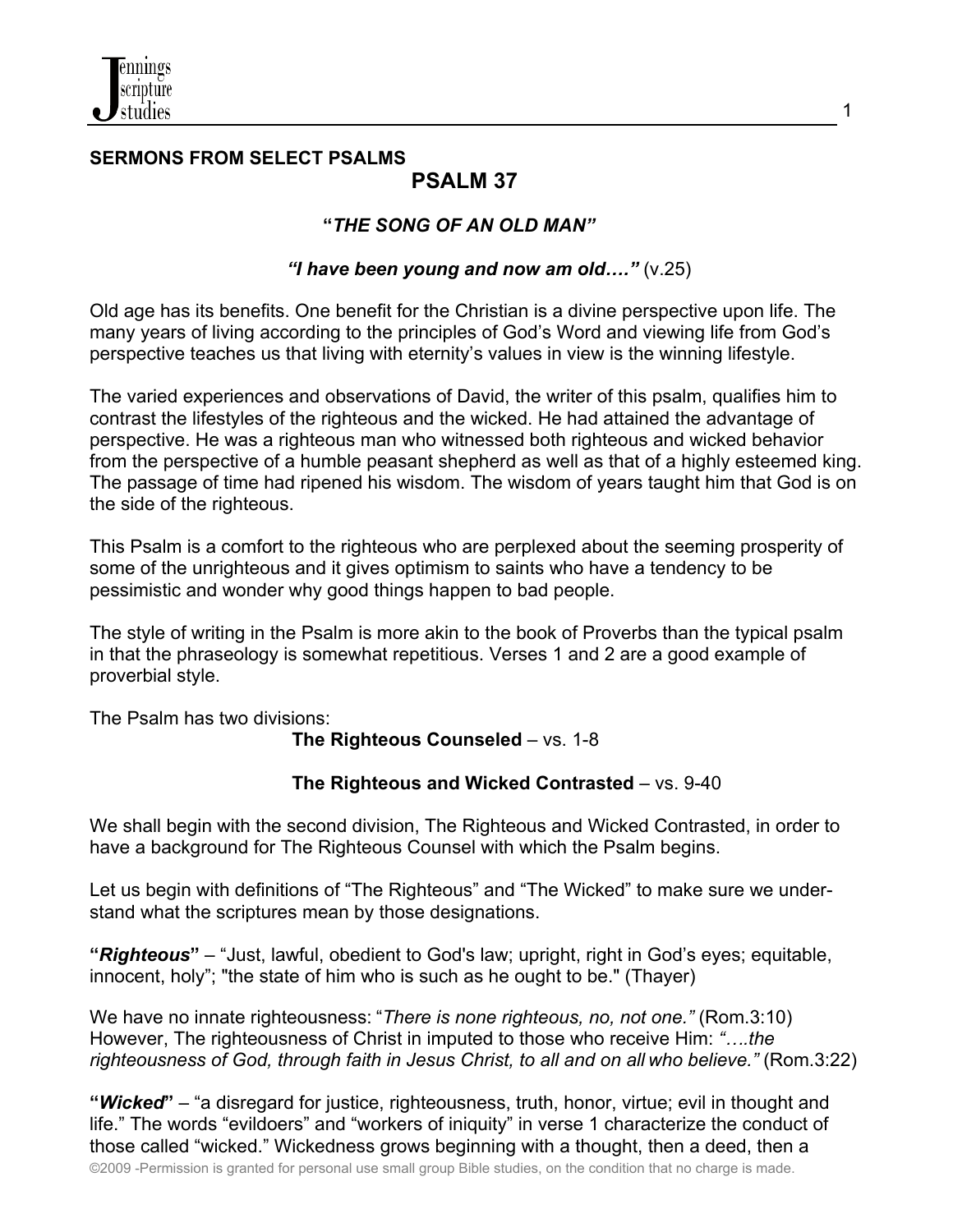character, and finally a destiny. Jesus said, "For from within, out of the heart of men, evil thoughts proceed .... wickednesses, deceit, lasciviousness .... all these evil things proceed from within, and defile the man" (Mk 7:21-23).

Many who are designated as "*wicked"* do prosper in this world. It is a well known fact that those who have no scruples, who have no moral compass, who are living for this world only are greedy, guilty of graft and corruption and heap up ill-gotten riches. There are some righteous who are frustrated by this and feel that God should not allow the wicked to prosper. They need to keep "the big picture" in mind. The best world to come belongs to the righteous!

Now, let us look at the Psalm that an elderly man of God penned near the end of his life. He was certainly qualified to contrast the lives and destiny of the righteous with the wicked.

### **THE RIGHTEOUS AND WICKED CONTRASTED**

As we review the drastic differences in the two categories of persons pictured in the psalm, may the stark and sad reality of being identified as being in the camp of the wicked register upon your mind, if you have not embraced the embraceable Son of God, the Lord Jesus Christ, as your Savior from wickedness. A survey of the Psalm yields the following statements about the righteous and the wicked:

*"Trust also in Him …. He shall bring forth your righteousness as the light…."* (vs.5-6)

**"…. the workers of iniquity….shall soon be cut down like the grass, and wither…."** (vs.2)

*"….those who wait on the LORD, they shall inherit the earth."* (v.9)

### **"Do not fret….because of the man who brings wicked schemes to pass."** (v.7)

*"The meek shall inherit the earth, and shall delight in the abundance of peace."* (v.11)

**"….evildoers shall be cut off."** (v.9)

*"….the LORD upholds the righteous."* (v.17)

**"For yet a little while and the wicked** *shall be* **no** *more."* (v.10)

*"The LORD knows the days of the upright, and their inheritance shall be forever."* (v.18)

*"The wicked plots against the just, and gnashes at him with his teeth. The Lord laughs at him, for He sees that his day is coming."* (vs.12-13)

*"….the righteous shows mercy and gives."* (v.21)

*"The wicked borrows and does not repay…."* (v.21)

*"The steps of a good man are ordered by the LORD…."* (v.23)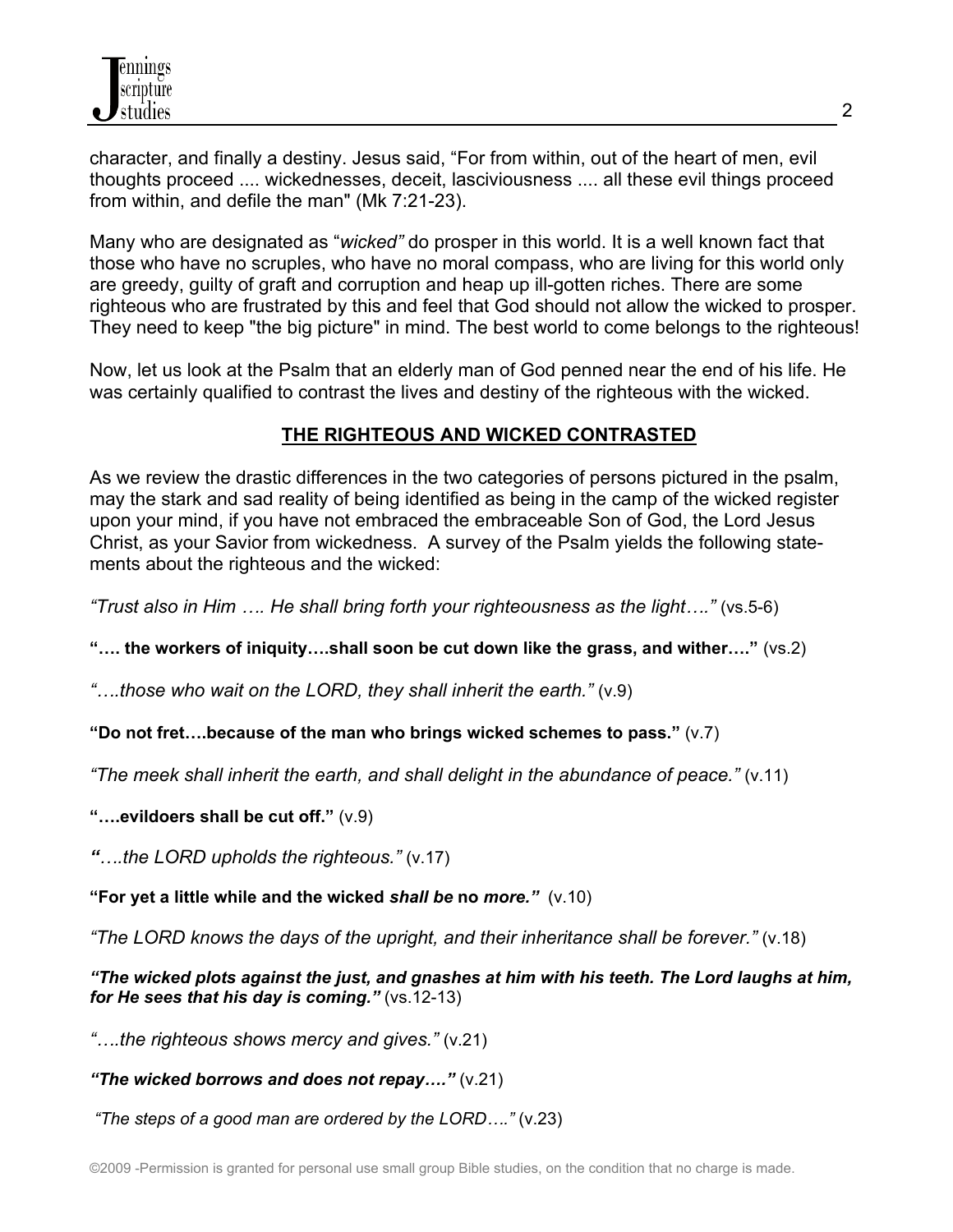**"….the arms of the wicked shall be broken…."** (v.17)

*"He is ever merciful, and lends; And his descendants are blessed."* (v.26)

*"The wicked shall perish; and the enemies of the LORD….shall vanish."* (v.20)

*"For the LORD….does not forsake His saints; They are preserved forever…."* (v.28)

*"….the descendants of the wicked shall be cut off."* (v.28)

*"The righteous shall inherit the land, and dwell in it forever."* (v.29)

*"When the wicked are cut off, you shall see it."* (v.34)

*"….observe the upright; for the future of that man is peace."* (37)

*"….the future of the wicked shall be cut off."* (v.38)

*"The salvation of the righteous is from the LORD…."* (v.39)

*"The transgressors shall be destroyed together…."* (v.38)

*"He shall deliver them from the wicked, and save them, because they trust in Him."* (v.40)

The contrast between the righteous and the wicked is vivid and unmistakable. Although in the eyes of people upon the earth that difference may not always be detected, be assured that in the eyes of God, He knows those who are His and those who are not His.

### **THE RIGHTEOUS COUNSELLED**

Against the background of the contrasts between the righteous and the wicked, let us now consider the counsel that the aged David gives. There are eight principle verbs to which I call your attention. I call them:

### **Eight "Verbs For Victory"**

**1. "Fret not."** V.1 - *"Do not fret because of evildoers, nor be envious of the workers of iniquity."*

This Psalm starts out by telling us what not to do: *"Do not fret."* The word translated *"fret"* in the Hebrew means "to glow or grow warm; to burn, to blaze up with anger, zeal, jealousy; be displeased, be incensed." Our English dictionaries define the word *"fret"* similarly: "to eat away, to gnaw, to disturb, to irritate, vex, worry, annoy." Our word "worry" captures all those shades of meaning. So what he is saying to us is, "Don't worry!"

Three times David used the little phrase "*fret not"* in relation our frustrations with "*evildoers"* around us:

• First, we must not become overheated when we see the *"evildoers*" doing evil and the "*workers of iniquity*" working their iniquity all around us;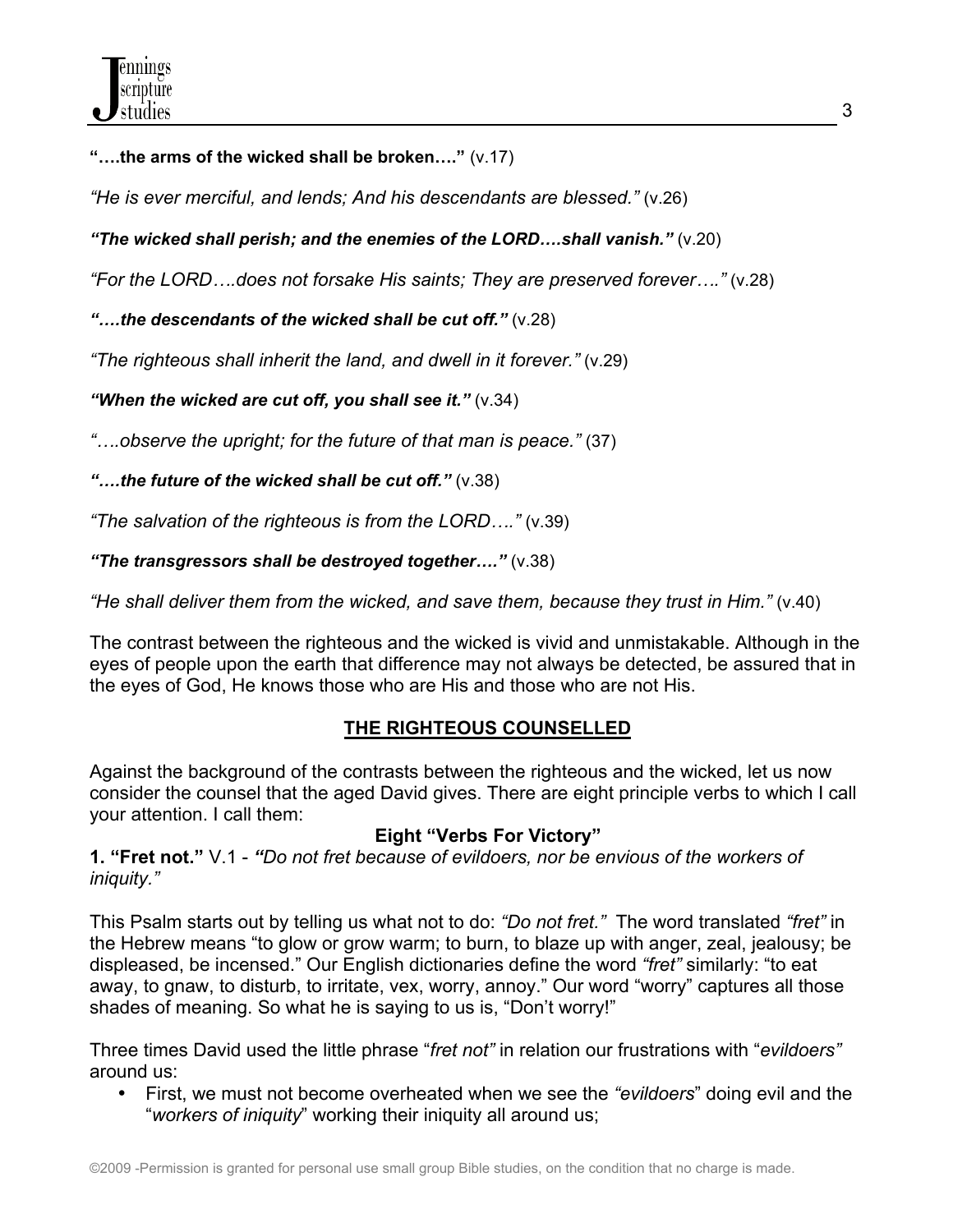

- Second, we should not become *obsessed with anger* when the same people are prosperous;
- Third, we must not allow a *resentful attitude* to cause us to say, "Oh, what's the use to live right; everybody's doing it, so I'll do it also!" *The Message* renders the verse: *"Don't bother your head with braggarts or wish you could succeed like the wicked."*

Why the triple counsel to not worry? Because God will deal with the evildoers. Notice that 6 times God says that the evildoers, wicked and transgressors will be "*cut down*" – v.2,22,28; or *"cut off"* v.9,34,38. So why worry about them when God has told us 6 times that He will sever them from Himself?

David stressed the words, *"fret not"* because anxiety is so common among believers. While it is natural to worry, we must pray that God will help us to view things in light of eternal values. The Lord has assured us that He will work all things together for our good. (Rom.8:28)

We look out into the world around us and it would seem that those people who live their lives without any thought of God are getting along just as well, or perhaps better, than we ourselves. David tells us that he himself had observed this situation: *"I have seen the wicked in great power, and spreading himself like a native green tree."* (v.35) For some saints among us, that is unnerving, frustrating and even angry. We must remember that God will, in His own good time, if not soon then later, see that all wrongs are righted and all inequities and injustices corrected.

We have heard the term "worry warts." If every person who worries broke out in warts, we would all look like we had a bad case of measles! Did you hear about the old man who worried so much about his debts that the hair began to fall out of his wig?

Vance Havner said that worry is like a rocking chair. It will give you something to do, but it won't get you anywhere.

George Mueller said, "The beginning of anxiety is the end of faith. The beginning of true faith is the end of anxiety."

Graham Scroggie wrote: "It is better for us to be occupied with doing good than spend our time worrying over other people doing evil."

In this world it appears that crime and wickedness pay. Sometimes it seems that honesty is not the best policy. Crooked businessmen seem to prosper the most. Those who live ungodly lives often seem to be getting the most out of life. But remember this admonition: *"Therefore judge nothing before the time, until the Lord comes, who will both bring to light the hidden things of darkness and reveal the counsels of the hearts."* (I Cor. 4:5) Payday is coming someday!

**2. "Trust."** v.3 *"Trust in the LORD, and do good; dwell in the land, and feed on His faithfulness."*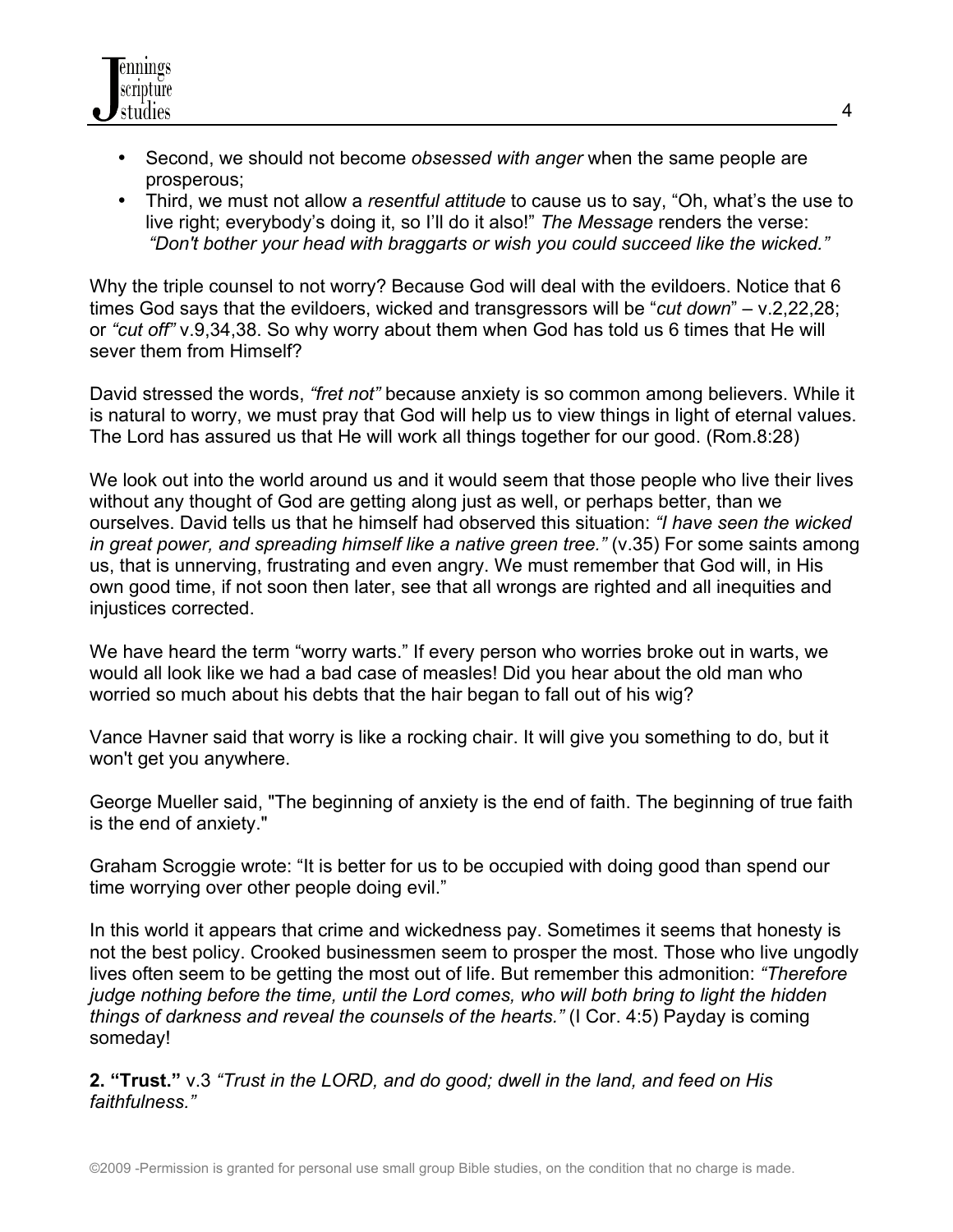If we worry we are not trusting. When we trust we are not worrying. Trusting is quiet submission and patient dependence upon God instead of irritation, vexation, frustration. I am convinced that a Christian who "*trusts in the Lord*" and who has only a little, is far better off than an unsaved millionaire who has made money his god. *"A little that a righteous man has Is better than the riches of many wicked. For the arms of the wicked shall be broken."*  (v.16-17) The foolishness of being jealous of prosperous sinners is clearly seen when we consider that *"the wicked shall perish."* (v.20)

Notice that trusting is not everything! The statement reads: *"Trust in the LORD, and do good."*  Trusting is not sitting with folded hands, twiddling our thumbs and idling our time away. Nehemiah said, *"We made our prayer to our God, and set a watch against them day and night."* (Nehemiah 4:9) Cromwell said, "Trust God and keep your power dry." *"Doing good"* will focus our eyes and energies upon that which is positive and negate the negatives that surround us.

The song, "Trust And Obey" emphasizes both of the phrases, *"trust …. and do good"* as follows:

> *"Trust and obey, for there's no other way To be happy in Jesus, but to trust and obey."*

Trusting and doing good, trusting and obeying go hand-in-hand.

**3. "Delight."** V.4 *"Delight yourself also in the LORD, and He shall give you the desires of your heart."*

Keep the order as God has it in the verse: it is "*delight"* first, and then "*desires"* second. The philosophy of the worldly person is just the reverse: "If I get my desires then I will be delighted." God's order says, "Delight yourself in Me and you will get your heart's desires." Of course, when we delight in Him, He changes our hearts so that we desire what He desires! If we would do more delighting in the Lord, we would not only have purer desires, but also be much more content with our "receiving"!

The word "*delight"* in the Hebrew means *"to be pliable, to yield."* After trusting the Lord we must submit, yield, ourselves to Him, saying at every turn, "Not my will but Yours be done." He will mold us into a usable vessel and we will be delighted at the outcome. Are you moldable? Yes! All of us are being molded by either earth's value system or heaven's value system. Some are moldable, some just mould!

We need to remember that when God says *"The LORD will guide you continually, and satisfy your soul…."* (Isa.58:11) He deserves to be taken seriously. He knows what He is talking about and means what He says. In daily practice we are prone to question the basic truth that God is the only One who can fulfill the desires of our hearts. So what's the answer? There is just one: "Delight yourself also in the Lord"! Try doing things His way and reap the benefit that He has promised.

©2009 -Permission is granted for personal use small group Bible studies, on the condition that no charge is made. Wholehearted devotion to the Lord does not guarantee financial prosperity or perfect health. This philosophy may be good "television Christianity" but it just isn't true! We may put the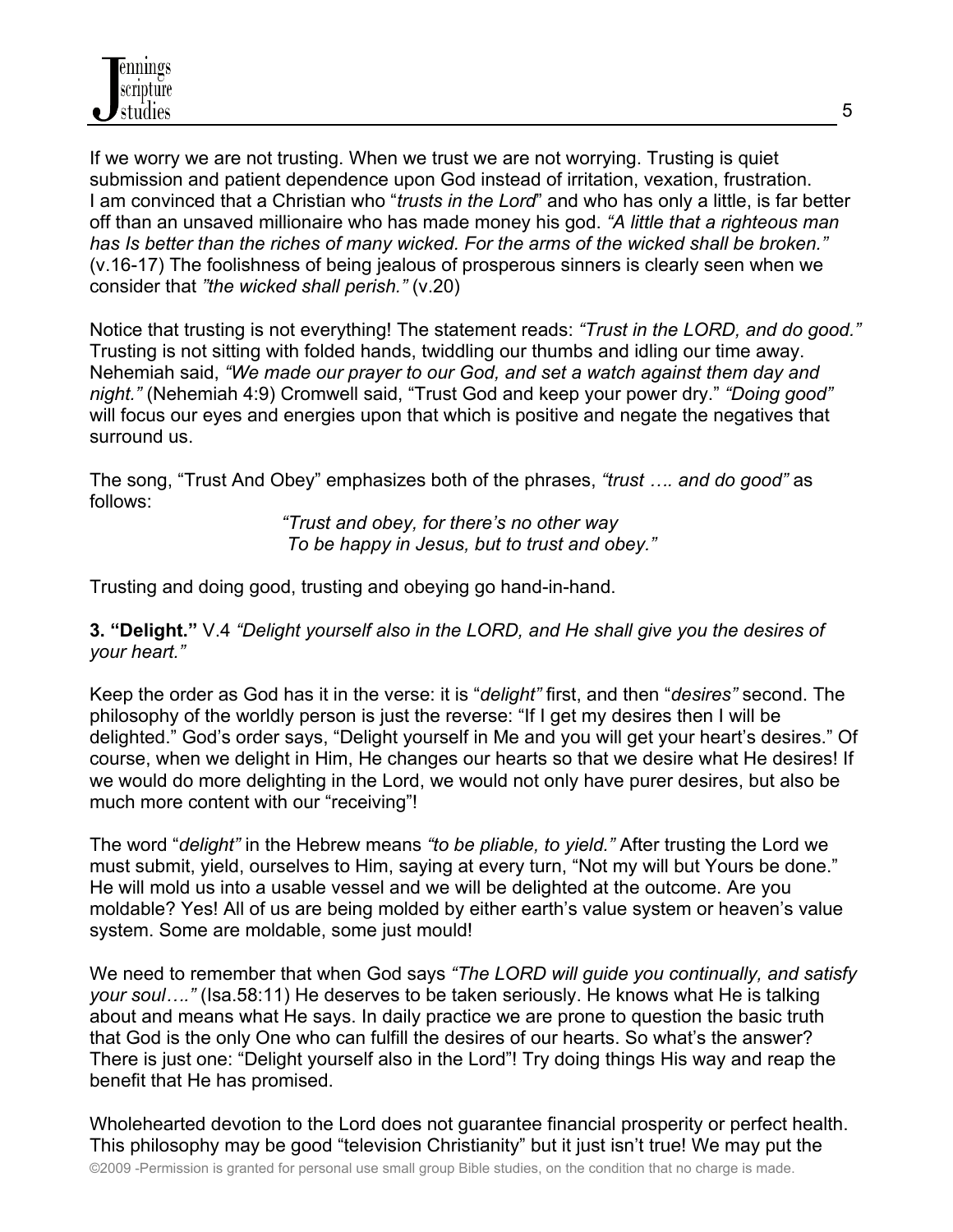Lord first yet never get a new Rolls Royce or be completely free from pain and illness. However, when we delight ourselves in the Lord, our wills will gradually blend with His will for us so that we want what He wants and we will delight to do His will. Yielding to the will of God is not bondage but blessing!

What delights you? Rather, the question should be not in what do you delight but in Whom do you delight? Pursuing our delights will determine our destiny.

**4. "Commit."** v.5 *"Commit your way to the LORD, trust also in Him, and He shall bring it to pass."*

In the original Hebrew the word means: "to roll (literally or figuratively); to commit, remove, roll away, roll down." The words of the old song, "Take your burdens to the Lord and leave them there" illustrate well what the word *"commit"* means. Remove the burden from your shoulders and lay it upon God. *"casting all your care upon Him, for He cares for you."* (I Peter 5:7) Let it go - turn it loose! Leave the results with God. This means leaving our problems with Him and believing that He will work out all things for the best.

Take another look at the words of verse 5 – We are to commit our problems to the Lord, that is obvious, however, there is another dimension in the statement: *"Commit your way to the LORD."* Our *"way"* is to be committed to Him – that is our pathway. This brings to mind Proverbs 3:5-6 *"Trust in the LORD with all your heart, and lean not on your own understanding; In all your ways acknowledge Him, and He shall direct your paths."*

An old Scottish woman walked around the countryside swelling house wares. Whenever she came to a fork in the road, she would throw a straw into the air and when it dropped to the ground, she would take the fork in the road to which the straw pointed. The residents of the area knew her strange custom and one day a resident saw her casting the straw several times before choosing the fork she would take. He asked, "Why did you cast the straw to the wind more than once?" She replied, "Oh, it kept pointing to the road to the left and I wanted to go on the road on the right because it looks so much smoother." She cast the straw until it pointed in the direction she wanted to go.

We may not cast straws to determine the way God would have us go before we commit to it, but we cast about in our minds and weigh the pluses and the minuses of His way verses our way and all too often choose the way we want to go anyway! That is not committing our way to the Lord.

### **5. "Rest."** v.7 *"Rest in the LORD, and wait patiently for Him."*

We live in a world filled with restless people. *"But the wicked are like the troubled sea, when it cannot rest, whose waters cast up mire and dirt." There is no peace," says my God, "for the wicked."* (Isa. 57:20-21)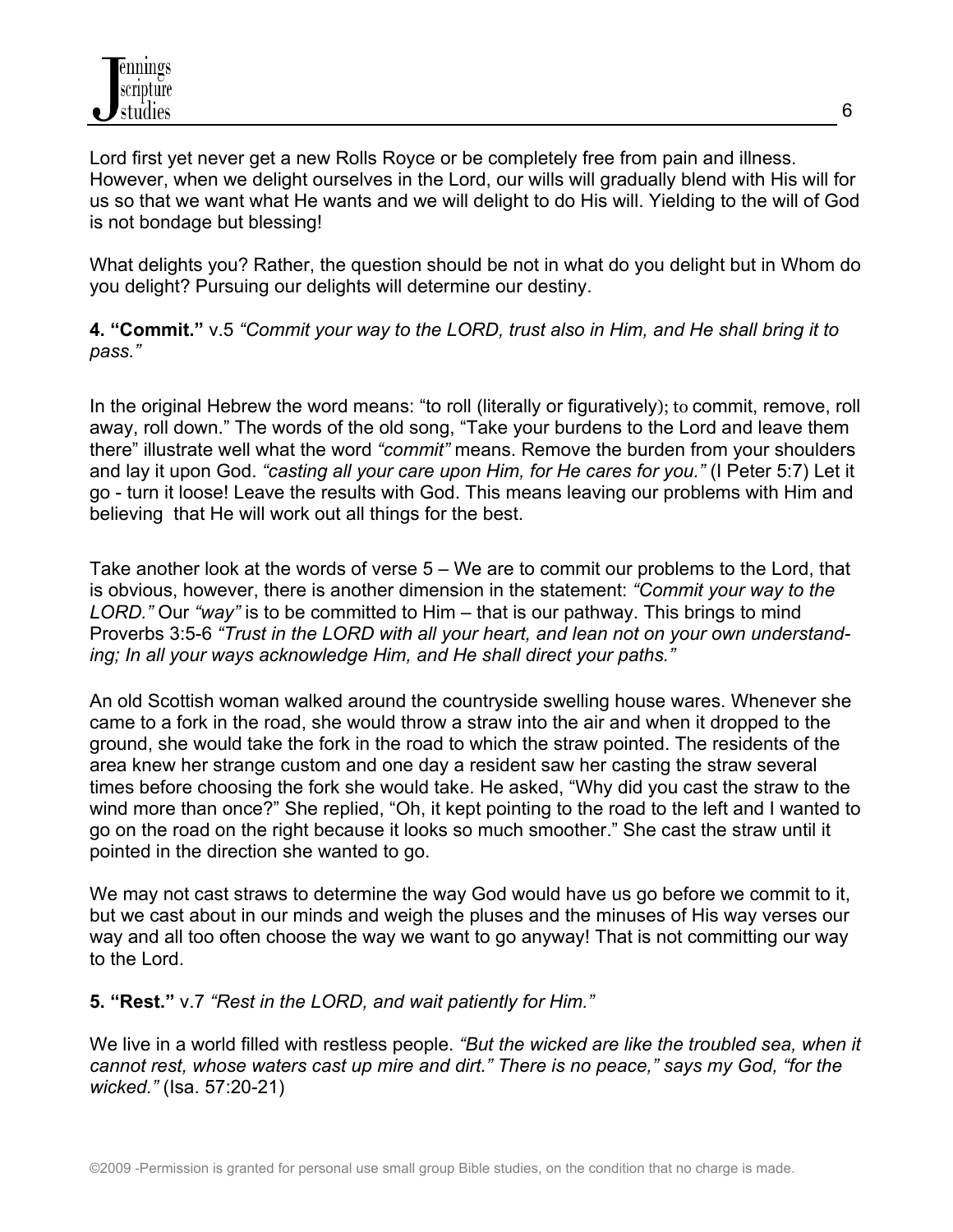Resting in the Lord does not depend on external circumstances at all, but on our relationship to Him. Fretting and fussing always ends in sin. Worry springs from a determination to get our own way. We want what we want and we want it when we want it! We try to manage God, dictate to God instead of resting in the truth of Who He is: our heavenly Father Who is too good to be unkind and too wise to make mistakes!

To rest in the Lord is to be quiet before Him, knowing that no matter the circumstance or our desire for deliverance, God is "*Our refuge and strength, a very present help in trouble"* (Psalm 46:1) and He has His hand on the thermostat and will not permit the heat to be more than we can bear!

Many Christians are anxious and troubled. Although they have experienced the "rest" of salvation which accompanies the forgiveness of sins, and are looking forward to the "rest" of Heaven, their lives on earth are restless. They seem to be continually upset by what is going on around them. An unknown author has penned this simple verse:

> *"We mutter and sputter, we fume and we spurt; We mumble and grumble, our feelings get hurt; We can't understand things, our vision grown dim, When all that we need is to rest in Him."*

Only calm, sure reliance upon God will bring rest to our anxious hearts. He alone knows the path ahead and will *"prepare a table before me in the presence of my enemies."* (Psalm 23:5)

**6. "Cease."** v.8 *"Cease from anger, and forsake wrath; Do not fret, it only causes harm."* 

The person who loses his temper hurts himself as well as others. We must learn to control our anger for if we don't we will be asserting our own self will and consequently, take action outside the will of God for us, thereby making a mess of things like Moses did.

Humanly speaking, Moses had reason to be angry with the children of Israel. They mumbled and grumbled, complained and criticized. It was in that context that Moses made a big mistake. He got angry! Taking matters into his own hands, he disobeyed the Lord by striking the rock instead of speaking to it. As a result, he forfeited the privilege of entering the promised land.

Anger is a choice, as well as a habit. It is a learned reaction to frustration, in which we behave in ways that we would rather not. The more heated the disagreement, the more our inner steam builds up. It is then that we need to rely upon the Holy Spirit to enable us to "keep a lid on it!"

Did you hear about the fellow who said, "When I have an argument with my wife she gets historical." His friend said, "You mean she gets hysterical, don't you?" No, he replied, she gets historical; she brings up every wrong thing I ever did in my past history!"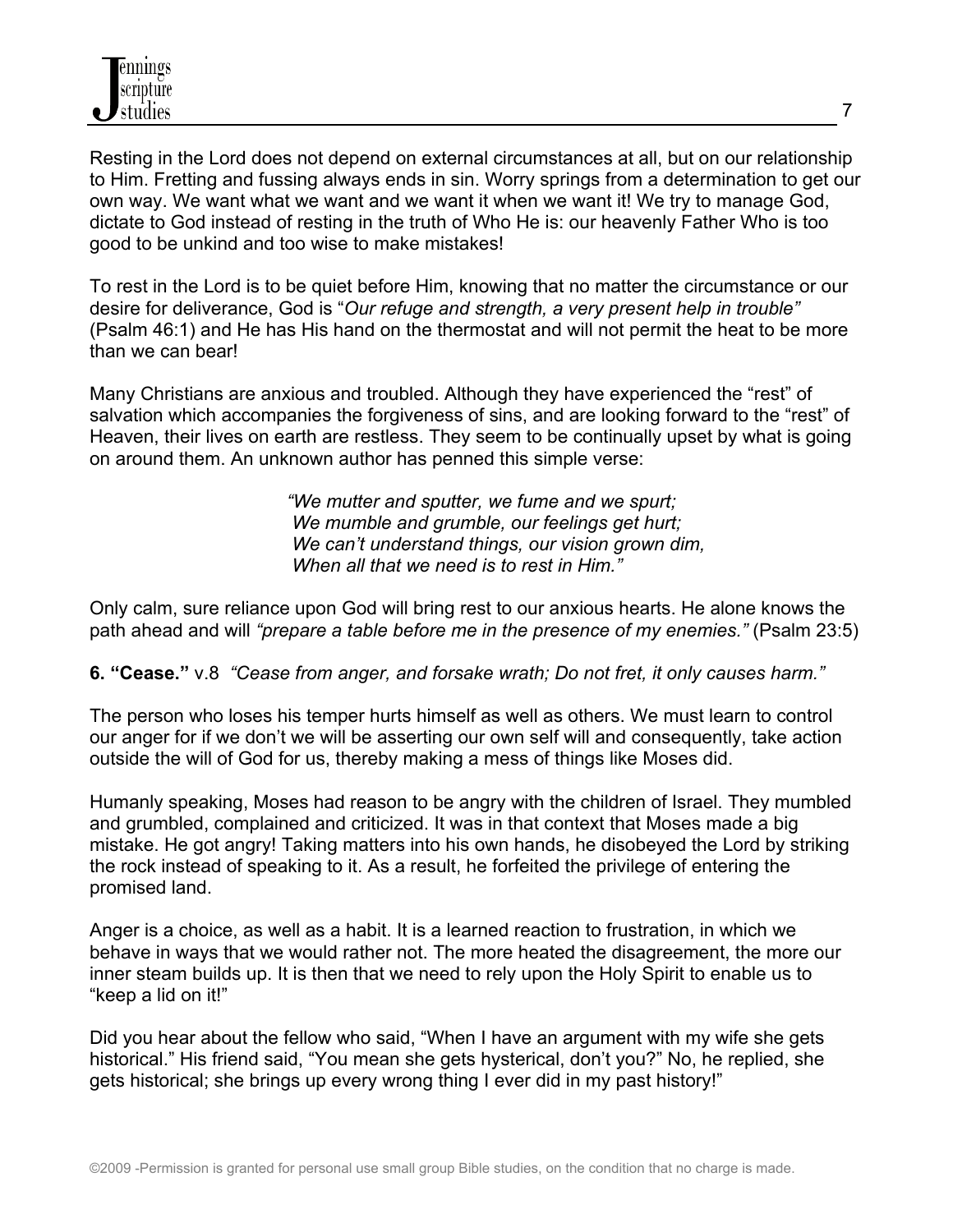When we're mad, we've been had! Anger is a boomerang which always returns to injure the one who originated it. If resentment has filled your heart because others are getting away with wrongdoing, you're on dangerous ground. Anger is just one letter short of "d-anger"!

# **7. "Depart."** v.27 *"Depart from evil, and do good; And dwell forevermore."*

The Psalm is about good conduct versus evil conduct. While counseling the righteous to not worry but trust, delight, commit, rest and cease from anger, David adds this practical warning to the righteous: *"Depart from evil."*

Surrounded by those who are living only for the "here and now" with little or no thought for the "hereafter" encourages conduct that, sooner or later, could entice some of the righteous and involve them in evil deeds. Living horizontally and not vertically makes persons companions of "*evildoers"* and "*workers of iniquity*" that David talks about in the opening verse of this Psalm.

Therefore the warning, "Depart from evil." Some commentators say the warning means "Depart from evil persons." Others say, "Shun evil practices." Both warnings are valid. But do not overlook the last part of the statement: "and do good."

**8. "Wait."** V.34 *"Wait on the LORD, and keep His way, and He shall exalt you to inherit the land."*

We are well acquainted with signs that read "Waiting Room" in doctor's offices, etc. God has a "Waiting Room." It is located between the *"window"* where we make our requests to Him in prayer and the *"counter"* where He delivers the answer! If we put in our requests to Him in prayer and then, in a spirit of impatience, rush off to answer the prayer ourselves, we are insulting God. Waiting teaches us about our absolute and total dependence upon God.

"Haste makes waste" is a commonly stated truism. Hasty-spirited people do not accomplish great things. No one who has ever done great and lasting things did them quickly. James tells us *"For you have need of patience, so that after you have done the will of God, you may receive the promise."* (Hebrews 10:36)

When our heavenly Father delays in answering us, we need not fear that He is unconcerned about our troubles or reluctant to meet our needs. Let us be content with God's schedule; He operates by His clock, not ours, and He is never early, never late, but always on time! God's best is worth waiting for! True patience means waiting without worrying. When we can wait without worrying, we will know that we are maturing as His child.

### **THE TALE OF TWO TREES**

### **The wicked is said to be like a tree:**

*"I have seen the wicked in great power, and spreading himself like a native green tree. Yet he passed away, and behold, he was no more; indeed I sought him, but he could not be found."* (vs.35,36)